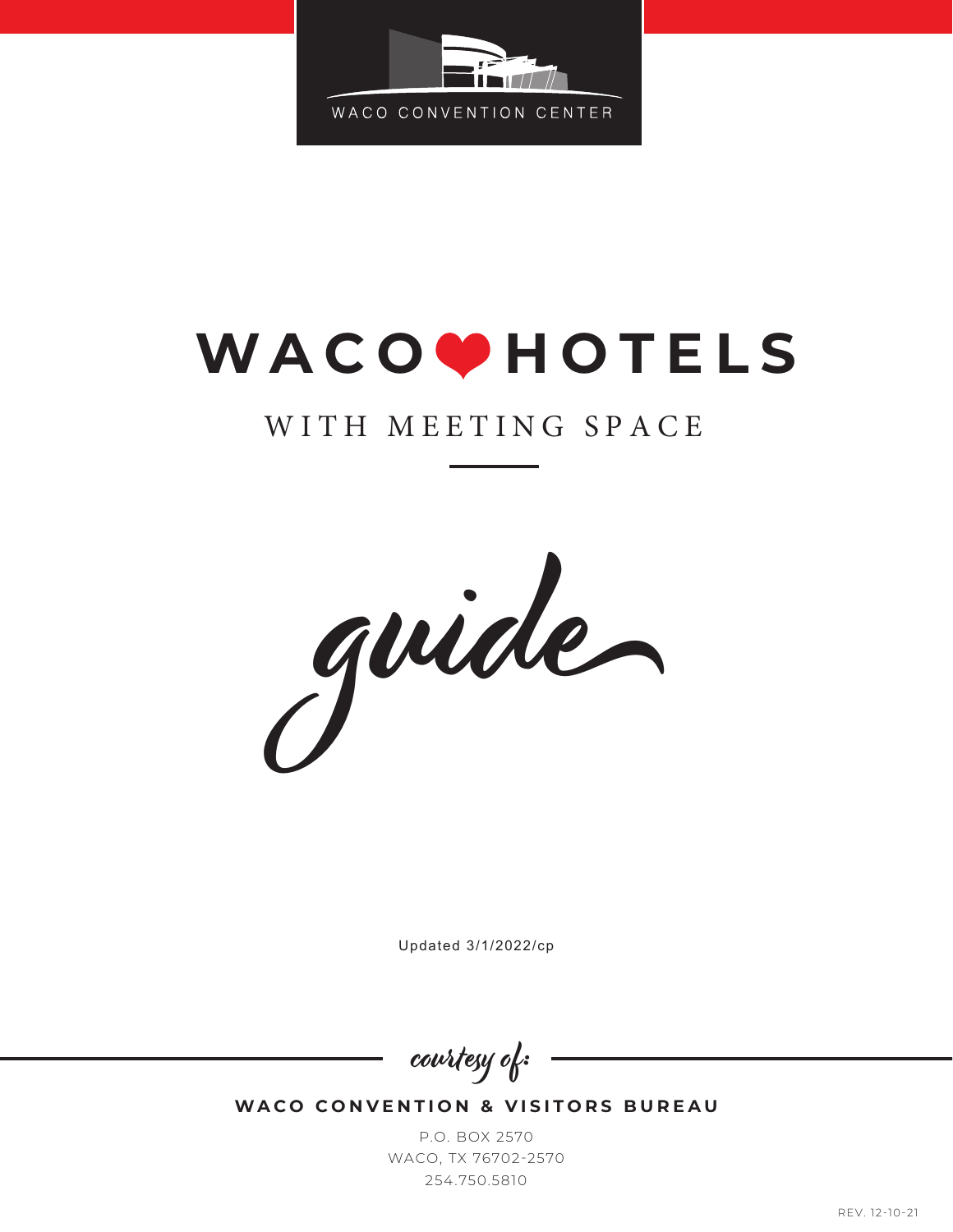|                                        |                   | 900 S. 11 <sup>th</sup> St., Waco, TX 76706 $\sqrt{7}$ 254.870.4644 |                |                                                            |                |
|----------------------------------------|-------------------|---------------------------------------------------------------------|----------------|------------------------------------------------------------|----------------|
| <b>ALOFT WACO</b>                      |                   | Laine Powell elaine.powell@hospitalitymechanics.com                 |                |                                                            |                |
|                                        |                   |                                                                     |                | - MAXIMUM NUMBER OF PEOPLE                                 |                |
| <b>ROOM</b>                            | <b>DIMENSIONS</b> | <b>AREA(SQ.FT)</b>                                                  | <b>BANQUET</b> | <b>CLASSROOM</b>                                           | <b>THEATER</b> |
| <b>TACTIC</b>                          | 27' X 18'         | 486                                                                 | 30             | 20                                                         | 50             |
| <b>CANDLEWOOD</b>                      |                   | 9 2700 S New Rd, Waco, TX 76706 (254.662.0520                       |                |                                                            |                |
| <b>SUITES WACO</b>                     |                   | Angel Lozano malangel.lozano@gmail.com                              |                |                                                            |                |
|                                        |                   |                                                                     |                | - MAXIMUM NUMBER OF PEOPLE $\hspace{0.1mm}-\hspace{0.1mm}$ |                |
| <b>ROOM</b>                            |                   |                                                                     |                | DIMENSIONS AREA(SQ.FT) BANQUET CLASSROOM                   | <b>THEATER</b> |
| MEETING ROOM                           | 20' X 20'         | 400                                                                 | 25             | 25                                                         | 25             |
|                                        |                   | 2700 La Salle, Waco, TX 76706 ( 254.537.0413                        |                |                                                            |                |
| <b>COMFORT SUITES</b><br><b>SOUTH</b>  |                   | Ajai Patel ajai@wacocomfortsuites.com                               |                |                                                            |                |
|                                        |                   |                                                                     |                | - MAXIMUM NUMBER OF PEOPLE                                 |                |
| <b>ROOM</b>                            | <b>DIMENSIONS</b> |                                                                     |                | AREA(SQ.FT) BANQUET CLASSROOM                              | <b>THEATER</b> |
| MEETING ROOM                           | 27' X 23'         | 621                                                                 | 30             | 30                                                         | 50             |
| <b>COMFORT SUITES</b>                  | $\circledcirc$    | 810 I-35 North, Waco, TX 76705 (254.799.7272                        |                |                                                            |                |
| <b>WACO NORTH</b>                      |                   | Sunny Talsania gm@comfortsuiteswaco.com                             |                |                                                            |                |
| <b>ROOM</b>                            | <b>DIMENSIONS</b> | AREA(SQ.FT)                                                         | <b>BANQUET</b> | MAXIMUM NUMBER OF PEOPLE -<br><b>CLASSROOM</b>             | <b>THEATER</b> |
| MEETING ROOM                           | 30' X 30'         | 900                                                                 | 60             | 50                                                         | 70             |
|                                        |                   | @ 101 Washington Ave., Waco, TX 76706                               |                | $\frac{1}{2}$ 254.759.5518                                 |                |
| <b>COURTYARD BY</b><br><b>MARRIOTT</b> |                   | Angela Plafcan angela. plafcan@marriott.com                         |                |                                                            |                |
|                                        |                   |                                                                     |                | - MAXIMUM NUMBER OF PEOPLE —                               |                |
| <b>ROOM</b>                            | <b>DIMENSIONS</b> | AREA(SQ.FT)                                                         | <b>BANQUET</b> | <b>CLASSROOM</b>                                           | <b>THEATER</b> |
| MEETING ROOM A                         | 26' X 24'         | 624                                                                 | 35             | 25                                                         | 45             |
| MEETING ROOM A                         | 26' X 24'         | 624                                                                 | 35             | 25                                                         | 45             |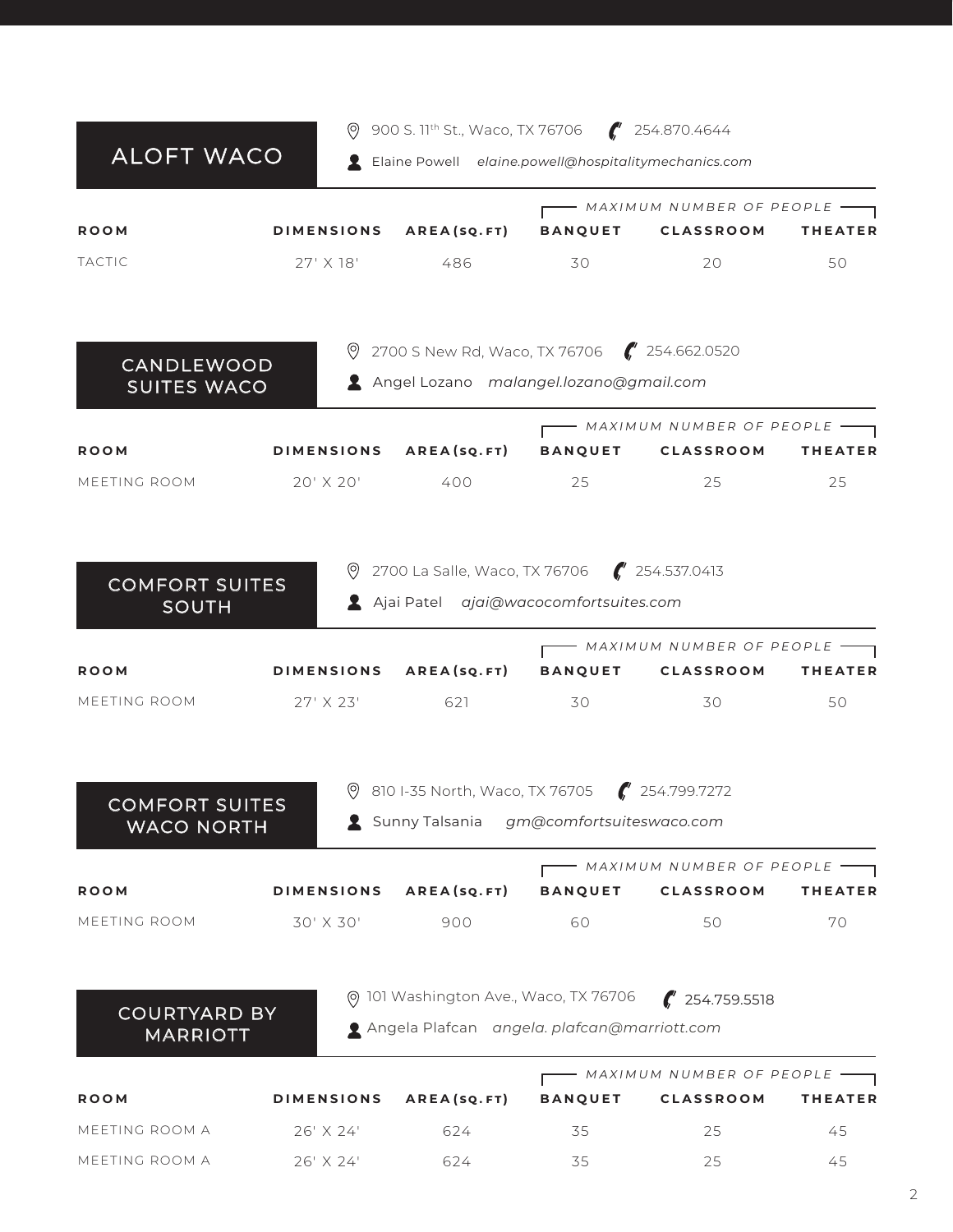#### HAMPTON INN & SUITES WACO SOUTH

2501 Marketplace Dr, Waco, TX 76711  $\circledcirc$ 



Austen Caronia *austen.caronia@hhmlp.com* 2

|                      |                      |                                       | MAXIMUM NUMBER OF PEOPLE |                             |                |  |
|----------------------|----------------------|---------------------------------------|--------------------------|-----------------------------|----------------|--|
| <b>ROOM</b>          | <b>DIMENSIONS</b>    | AREA(SQ.FT)                           | <b>BANQUET</b>           | <b>CLASSROOM</b>            | <b>THEATER</b> |  |
| <b>BLUEBONNET AB</b> | $23'$ X 54'          | 1,242                                 | 80                       | 72                          | 100            |  |
| BI UFBONNET A        | $23'$ $\times$ $23'$ | 529                                   | 40                       | 36                          | 60             |  |
| <b>BI UFBONNET B</b> | $31'$ X 23'          | 713                                   | 48                       | 36                          | 60             |  |
| LONGHORN ROOM        | $12'$ X 24'          | 288                                   | 80                       | 72                          | 100            |  |
|                      |                      |                                       |                          |                             |                |  |
|                      | $\circ$              | 5800 Legend Lake Pkwy, Waco, TX 76712 |                          | $\binom{1}{1}$ 254.633.4233 |                |  |

HILTON GARDEN INN 5800 Legend Lake Pkwy, Waco, TX 76712

Kimberly Rorabaw *kimberly.rorabaw@hilton.com* 2

|                  |                   |             | MAXIMUM NUMBER OF PEOPLE |                     |                |
|------------------|-------------------|-------------|--------------------------|---------------------|----------------|
| <b>ROOM</b>      | <b>DIMENSIONS</b> | AREA(SQ.FT) | <b>BANQUET</b>           | <b>CLASSROOM</b>    | <b>THEATER</b> |
| <b>BOARDROOM</b> | $20'$ X $22'$     | 440         |                          | SEATS 10 CONFERENCE |                |
| WACO BALLROOM    | $80'$ X 42'       | 3,360       | 200                      | 231                 | 368            |
| BRAZOS ROOM      | $21' \times 42'$  | 882         | 48                       | 54                  | 102            |
| BOSQUE ROOM      | $23'$ X 42'       | 966         | 64                       | 96                  | 126            |
| WACO ROOM        | $27'$ X 42'       | 1.134       | 88                       | 81                  | 140            |

HILTON **WACO** 

POOLSIDE PATIO

113 S. University Parks Dr., Waco, TX 76701

 $\binom{254.759.5518}{ }$ 

Angela Plafcan *angela.plafcan@hilton.com*

**ROOM DIMENSIONS A R E A ( sq.ft ) BANQUET CLASSROOM THEATER** LAVACA ROOM 30' X 38' 1,140 60 55 100 SABINE ROOM 30' X 38' 1,140 60 55 100 GUADALUPE ROOM 30' X 38' 1,140 60 55 100 THREE RIVERS BALLROOM 30' X 114' 3,420 200 180 300 300 OUTDOOR PAVILION N/A N/A 60 RIO GRANDE BOARDROOM 22' X 27' 594 SEATS 14 CONFERENCE N/A 80 BRAZOS BALLROOM BRAZOS ROOM B BRAZOS ROOM A BRAZOS ROOM C 3,240 810 810 1,620 54' X 57' 27' X 30' 27' X 30' 27' X 60' 200 40 40 100 184 40 40 92 280 70 70 140 MAXIMUM NUMBER OF PEOPLE

N/A

100 RECEPTION STYLE

N/A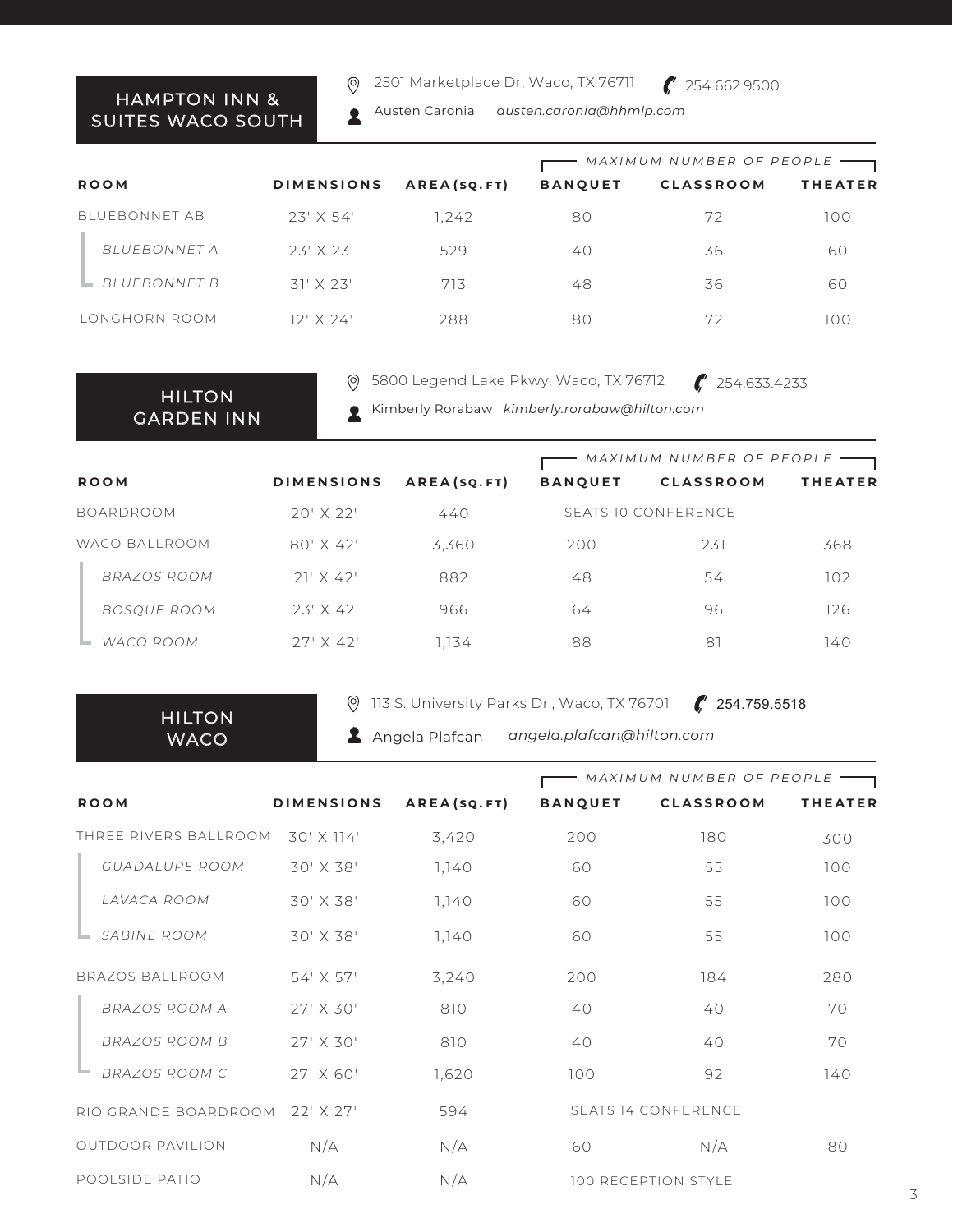#### HOLIDAY INN EXPRESS & SUITES WACO SOUTH

5701 Legend Lake Pkwy, Waco, TX 76712 254.732.1028

Brandy Speer *salesmanager@HIEWacoSouth.com*

|                                            |                        |                                                                                   |                                               | MAXIMUM NUMBER OF PEOPLE                                             |                |
|--------------------------------------------|------------------------|-----------------------------------------------------------------------------------|-----------------------------------------------|----------------------------------------------------------------------|----------------|
| <b>ROOM</b>                                |                        |                                                                                   |                                               | DIMENSIONS AREA(SQ.FT) BANQUET CLASSROOM                             | <b>THEATER</b> |
| INNOVATION ROOM                            | N/A                    | N/A                                                                               | 141                                           | 50                                                                   | 113            |
|                                            |                        | 2500 Bagby Ave., Waco, TX 76706                                                   |                                               | $\binom{4}{1}$ 254.752.4400                                          |                |
| <b>HOME2 SUITES</b><br><b>WACO</b>         |                        | Carrie White cwhite@mcneillhotels.com                                             |                                               |                                                                      |                |
| <b>ROOM</b>                                |                        |                                                                                   |                                               | MAXIMUM NUMBER OF PEOPLE<br>DIMENSIONS AREA(SQ.FT) BANQUET CLASSROOM | <b>THEATER</b> |
| BOARD ROOM                                 | $11' \times 18'$       |                                                                                   | 198 SEATS 12 CONFERENCE                       |                                                                      |                |
|                                            |                        |                                                                                   |                                               | <b>9</b> 5620 Legend Lake Pkwy, Waco, TX 76712 <b>(</b> 254.644.4663 |                |
| <b>HOMEWOOD SUITES</b><br><b>BY HILTON</b> |                        | Kimberly Rorabaw kimberly.rorabaw@hilton.com                                      |                                               |                                                                      |                |
|                                            |                        |                                                                                   |                                               | MAXIMUM NUMBER OF PEOPLE                                             |                |
| <b>ROOM</b>                                |                        |                                                                                   |                                               | DIMENSIONS AREA(SQ.FT) BANQUET CLASSROOM                             | <b>THEATER</b> |
| BAYLOR ROOM                                | 25' X 41'              | 1,025                                                                             | 50                                            | 60                                                                   | 80             |
| <b>BOARDROOM</b>                           | 12' X 25'              |                                                                                   | 300 SEATS 10 CONFERENCE                       |                                                                      |                |
| <b>HOTEL INDIGO</b>                        |                        | 211 Clay Ave., Waco, TX 76706 (254.754.7000                                       |                                               |                                                                      |                |
|                                            |                        |                                                                                   | 2 Jacquelyn Baumann jacquelyn@kbhotelsllc.com |                                                                      |                |
|                                            |                        |                                                                                   |                                               | - MAXIMUM NUMBER OF PEOPLE                                           |                |
| <b>ROOM</b>                                | DIMENSIONS AREA(SQ.FT) |                                                                                   |                                               | BANQUET CLASSROOM                                                    | <b>THEATER</b> |
| <b>HUACOS ROOM</b>                         | N/A                    | N/A                                                                               | 64                                            | 50                                                                   | 100            |
| THE JUDGE'S<br><b>BOARDROOM</b>            | N/A                    | N/A                                                                               |                                               | <b>SEATS 12 CONFERENCE</b>                                           |                |
|                                            |                        |                                                                                   |                                               |                                                                      |                |
| <b>HYATT PLACE</b><br><b>SOUTH</b>         | $\circ$                | 5400 Bagby Ave., Waco, TX 76711<br><b>Q</b> John Shallies john.shallies@hyatt.com |                                               | $\frac{1}{2}$ 254.313.0800                                           |                |
|                                            |                        |                                                                                   |                                               | $\blacksquare$ MAXIMUM NUMBER OF PEOPLE $\blacksquare$               |                |
| <b>ROOM</b>                                | <b>DIMENSIONS</b>      | AREA(SQ.FT)                                                                       | <b>BANQUET</b>                                | <b>CLASSROOM</b>                                                     | THEATER        |
| MEETING ROOM 1                             | 36' X 20'              | 701                                                                               | 40                                            | 35                                                                   | 55             |